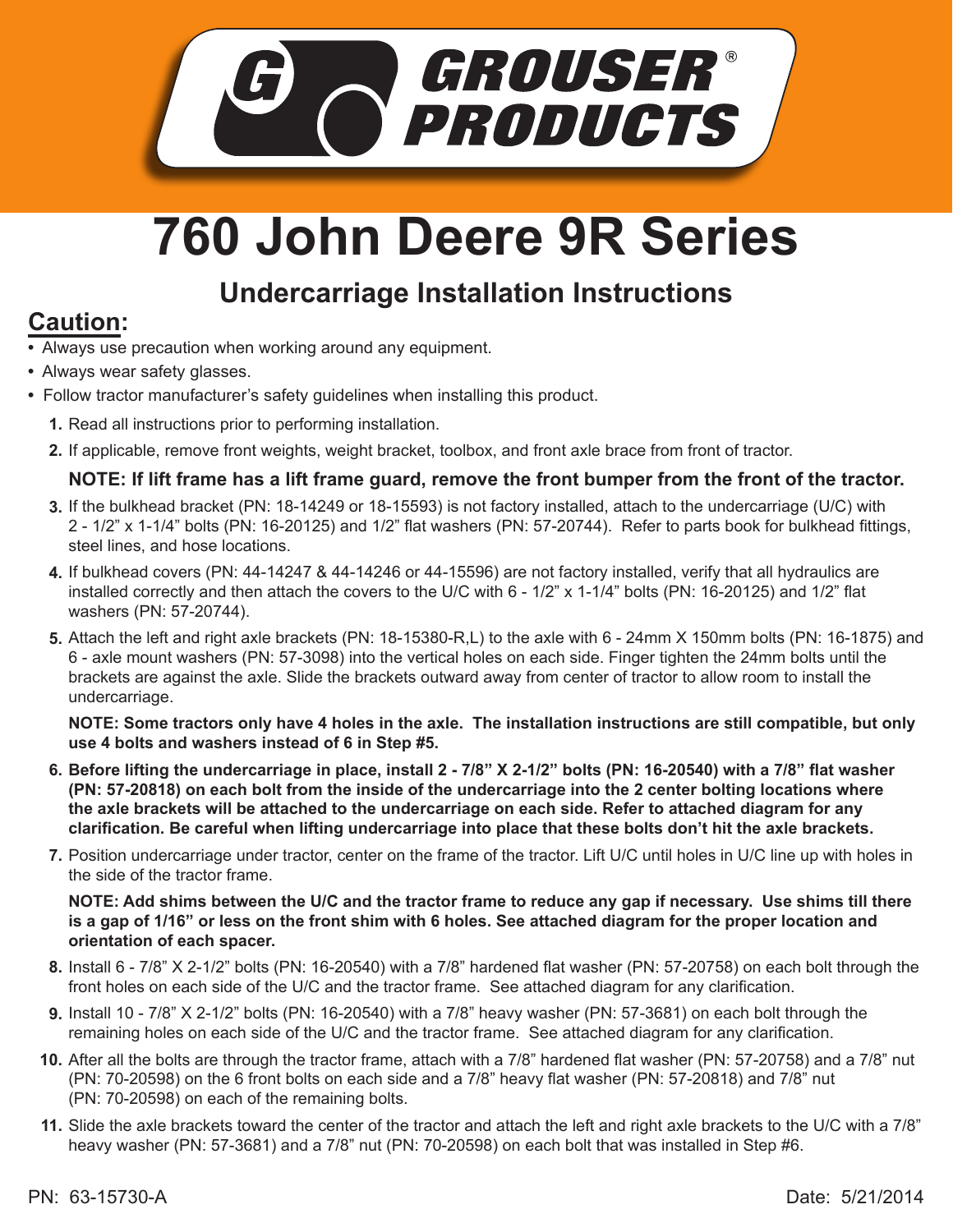- **12.** Install 5 7/8" X 3" bolts (PN: 16-20542) with a 7/8" heavy washer (PN: 57-3681) on each bolt for the remaining holes in each of the axle brackets. Bolts can be installed from the outside
- After all the bolts are through the U/C holes, attach with a 7/8" clipped heavy washer (PN: 57-15594) and a 7/8" nut **13.** (PN: 70-20598) on the front 2 bolts on each side.
- Use a 7/8" heavy washer (PN: 57-3681) and a 7/8" nut (PN: 70-20598) on the remaining bolts. **14.**
- 15. Verify that all bolts are tight and spacers are used where needed betweeen the tractor frame and undercarriage.
- **16.** Torque 7/8" bolts on one side of the undercarriage to 600 ft-lbs.
- Add shims on opposite side of undercarriage if needed to insure a gap of 1/16" or less. **17.**
- Torque the 24mm bolts to 909 ft-lbs., torque the 7/8" bolts on the axle bracket to 600 ft-lbs. and then torque the **18.** remaining 7/8" bolts to 600 ft-lbs.
- After first 8 hours of use, re-torque all bolts. **19.**
- 20. Check all fasteners regularly to ensure proper operation of equipment.

## *Special Note*

John Deere 9R tractors (non scraper versions) can experience a condition that will cause a cavitation or squealing in the hydraulic pump.This cavitation will cause a chatter when the operator raises their blade. Another symptom is a spongy feel in the lift circuit that will result in the blade wanting to ride up the pile instead of stay where the operator intended.

If you are experiencing these conditions and would like to fix it, please refer to John Deere Accumulator Kit RE337241